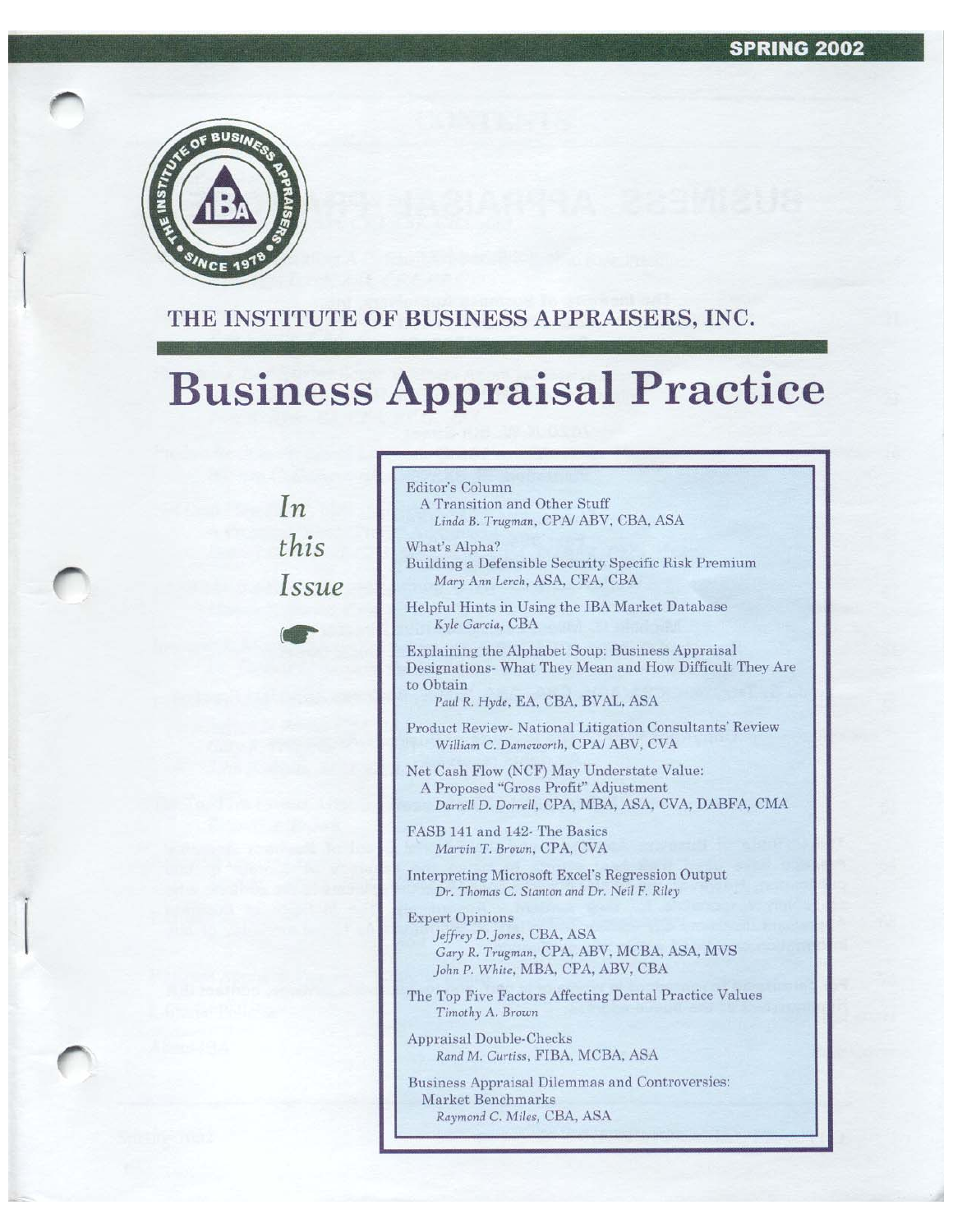# **Explaining The Alphabet Soup: Business Appraisal Designations—What They Mean and How Difficult They Are To Obtain**

#### *Paul R. Hyde, EA, CBA, BVAL, ASA*

The business appraisal profession is unusual. There are four major certifying organizations in the United States – each with its own requirements and designations. The profession lacks a clearly defined entry path—there is no specific college program that must be completed followed by an examination for licensing as is present for professions such as doctors, attorneys, engineers, etc. Business appraisers typically enter the profession from one of several related professions; they generally have a varied background and experience. All of this leads to a confusing set of initials for a variety of certifications after the name of each business appraiser—what Gary Trugman calls "alphabet soup." The purpose of this article is to attempt to explain the alphabet soup—to describe what each of the business valuation credentials means and to provide information indicating the level of difficulty associated with obtaining it. In addition to the four major certifying organizations for business appraisers in the United States, many other organizations exist that have something to do with businesses each with their own designations. It must be remembered that business appraisers come from a variety of backgrounds—the existence of these other designations further complicates the issue of evaluating the credentials of business appraisers. The following is a list I have compiled by reviewing articles written by business appraisers over the last few years. There are undoubtedly more designations held by business appraisers out there than those shown—if I missed one you hold, I apologize!

#### **Please note that the opinions and rankings set forth in this article are the author's and not the opinions of The Institute of Business Appraisers or** *Business Appraisal Practice***.**

| Abbreviation | <b>Name of Designation</b> | <b>Awarding Organization</b> |  |
|--------------|----------------------------|------------------------------|--|
| <b>ABV</b>   | Accredited in Business     | American Institute of        |  |
|              | Valuation                  | Certified Public             |  |
|              |                            | Accountants (AICPA)          |  |
| <b>AIBA</b>  | Accredited by IBA          | <b>Institute of Business</b> |  |
|              |                            | Appraisers (IBA)             |  |
| AM           | <b>Accredited Member</b>   | American Society of          |  |
|              |                            | Appraisers (ASA)             |  |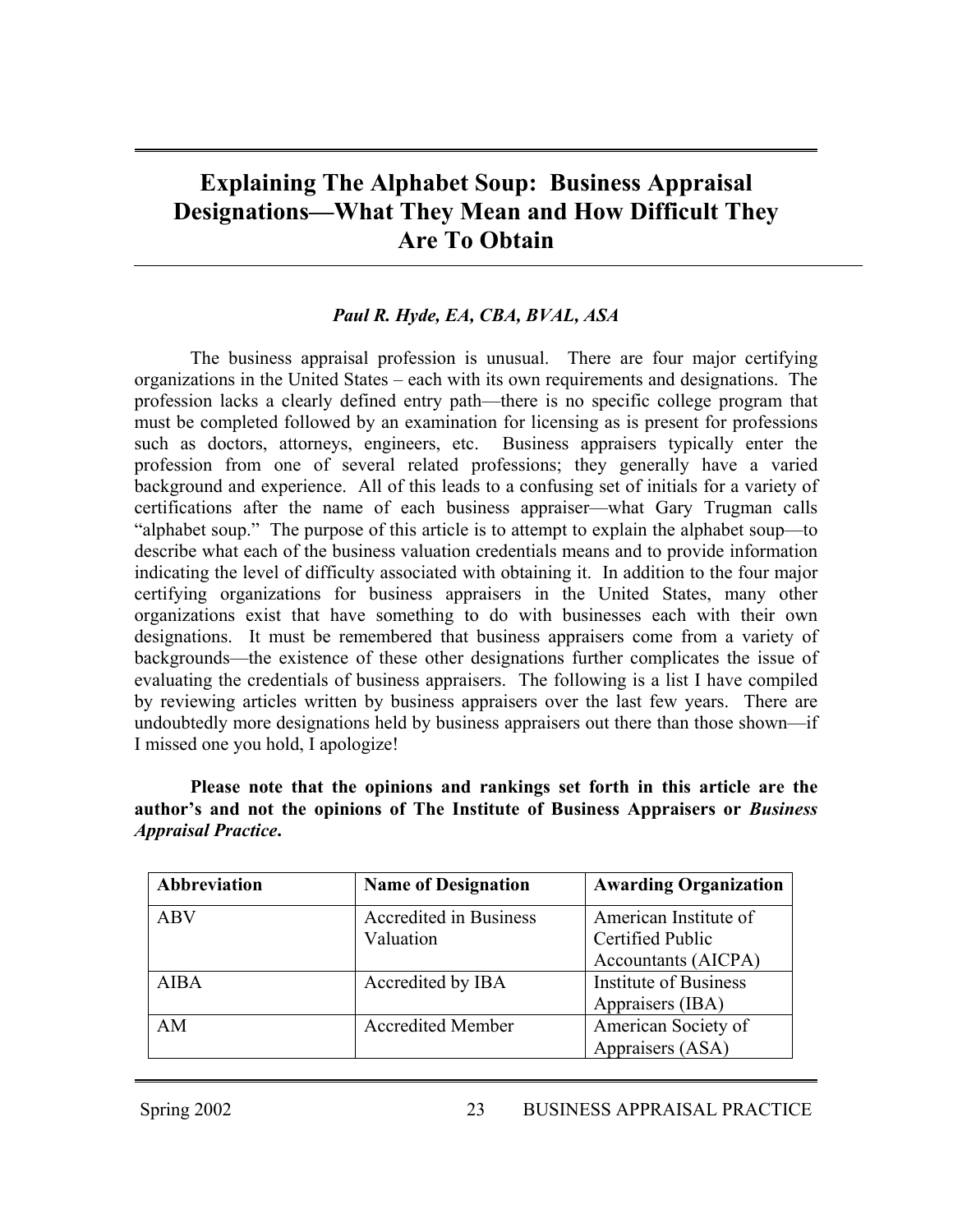| <b>ASA</b>  | <b>Accredited Senior</b>                                        | American Society of                               |
|-------------|-----------------------------------------------------------------|---------------------------------------------------|
|             | Appraiser                                                       | Appraisers (ASA)                                  |
| <b>AVA</b>  | <b>Accredited Valuation</b>                                     | National Association of                           |
|             | Analyst                                                         | <b>Certified Valuation</b>                        |
|             |                                                                 | Analysts (NACVA)                                  |
| <b>BVAL</b> | <b>Business Valuator</b>                                        | <b>Institute of Business</b>                      |
|             | Accredited for Litigation                                       | Appraisers (IBA)                                  |
| <b>CBA</b>  | <b>Certified Business</b>                                       | <b>Institute of Business</b>                      |
|             | Appraiser                                                       | Appraisers (IBA)                                  |
| <b>CFA</b>  | <b>Chartered Financial Analyst</b>                              | Association for                                   |
|             |                                                                 | <b>Investment Management</b>                      |
|             |                                                                 | and Research                                      |
| <b>CFE</b>  | Certified Fraud Examiner                                        | <b>Association of Certified</b>                   |
|             |                                                                 | <b>Fraud Examiners</b>                            |
| <b>CPA</b>  | Certified Public Accountant                                     | American Institute of                             |
|             |                                                                 | Certified Public                                  |
|             |                                                                 | Accountants                                       |
| <b>CVA</b>  | <b>Certified Valuation Analyst</b>                              | National Association of                           |
|             |                                                                 | <b>Certified Valuation</b>                        |
|             |                                                                 | Analysts (NACVA)                                  |
| <b>CBI</b>  | <b>Certified Business</b>                                       | International Business                            |
|             | Intermediary                                                    | <b>Brokers Association</b>                        |
| <b>CFM</b>  | Certified in Financial                                          | Institute of Management                           |
|             | Management                                                      | Accountants                                       |
| <b>CFP</b>  | <b>Certified Financial Planner</b>                              | College of Financial                              |
|             |                                                                 | Planning                                          |
| <b>CMA</b>  | <b>Certified Management</b>                                     | Institute of Management                           |
|             | Accountant                                                      | Accountants                                       |
| EA          | <b>Enrolled Agent or Enrolled</b><br>to Practice Before the IRS | Internal Revenue Service                          |
| <b>FASA</b> | Fellow of the American                                          | American Society of                               |
|             | Society of Appraisers                                           |                                                   |
| <b>FIBA</b> | Fellow of the Institute of                                      | Appraisers (ASA)<br><b>Institute of Business</b>  |
|             | <b>Business Appraisers</b>                                      |                                                   |
| FCBI        | <b>Fellow Certified Business</b>                                | Appraisers (IBA)<br><b>International Business</b> |
|             | Intermediary                                                    | <b>Brokers Association</b>                        |
| <b>GVA</b>  | Government Valuation                                            | National Association of                           |
|             |                                                                 | <b>Certified Valuation</b>                        |
|             | Analyst                                                         |                                                   |
|             |                                                                 | Analysts (NACVA)                                  |
|             |                                                                 |                                                   |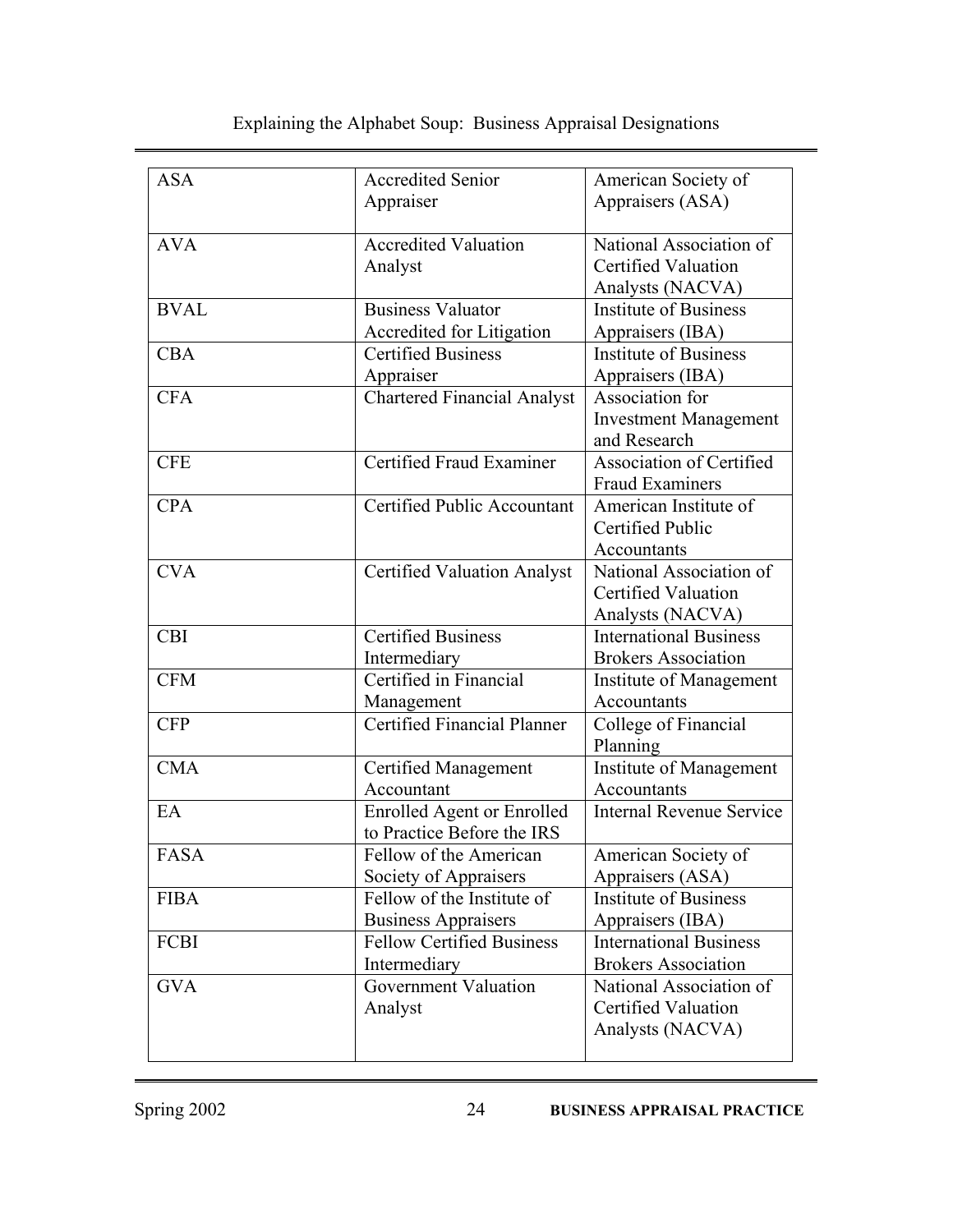| JD          | Juris Doctor                                  | Law Schools Around the<br>Country         |
|-------------|-----------------------------------------------|-------------------------------------------|
| <b>MBA</b>  | Master of Business<br>Administration          | Various Universities                      |
| <b>MCBA</b> | <b>Master Certified Business</b><br>Appraiser | Institute of Business<br>Appraisers (IBA) |
| PhD         | Doctor of Philosophy                          | Various Universities                      |

The focus of this article is the four major organizations certifying business appraisers in the United States. A number of charts exist in various publications and on various websites that list and contrast the criteria for professional accreditation by the various organizations—perhaps the best is found on the American Society of Appraisers's website.<sup>1</sup> It was taken from Shannon Pratt's Judges & Lawyers Business Valuation *Update.*

I am a member of the Qualifications Review Committee for The Institute of Business Appraisers. Specifically, I have been the exam grader for those individuals seeking certification by the Institute of Business Appraisers since September 2000. Since then, I have been interested in assessing the difficulty of obtaining certification from each of the four major organizations that award business valuation credentials. Specifically, what percentage of people taking the qualifying exams pass and what percentage of people submitting reports to demonstrate competency pass.

The four major organizations certifying business appraisers in the United States with both the designations they award and the most commonly seen designation are listed below:

| <b>American Society of Appraisers (ASA)</b> <sup>2</sup> |                                      |  |  |  |
|----------------------------------------------------------|--------------------------------------|--|--|--|
| Designations Offered:                                    | Accredited Member (AM)               |  |  |  |
|                                                          | Accredited Senior Appraiser (ASA)    |  |  |  |
|                                                          | Fellow of the American Society<br>of |  |  |  |
|                                                          | Appraisers (FASA)                    |  |  |  |
| Most Commonly Seen Designation:                          | Accredited Senior Appraiser (ASA)    |  |  |  |
| The Institute of Business Appraisers (IBA) <sup>3</sup>  |                                      |  |  |  |
| Designations Offered:                                    | Accredited by IBA (AIBA)             |  |  |  |
|                                                          | Certified Business Appraiser (CBA)   |  |  |  |
|                                                          | Master Certified Business Appraiser  |  |  |  |
|                                                          | (MCBA)                               |  |  |  |
|                                                          | Fellow of the Institute of Business  |  |  |  |
|                                                          | Appraisers (FIBA)                    |  |  |  |
|                                                          | Business Valuator Accredited<br>for  |  |  |  |
|                                                          | Litigation (BVAL)                    |  |  |  |
|                                                          |                                      |  |  |  |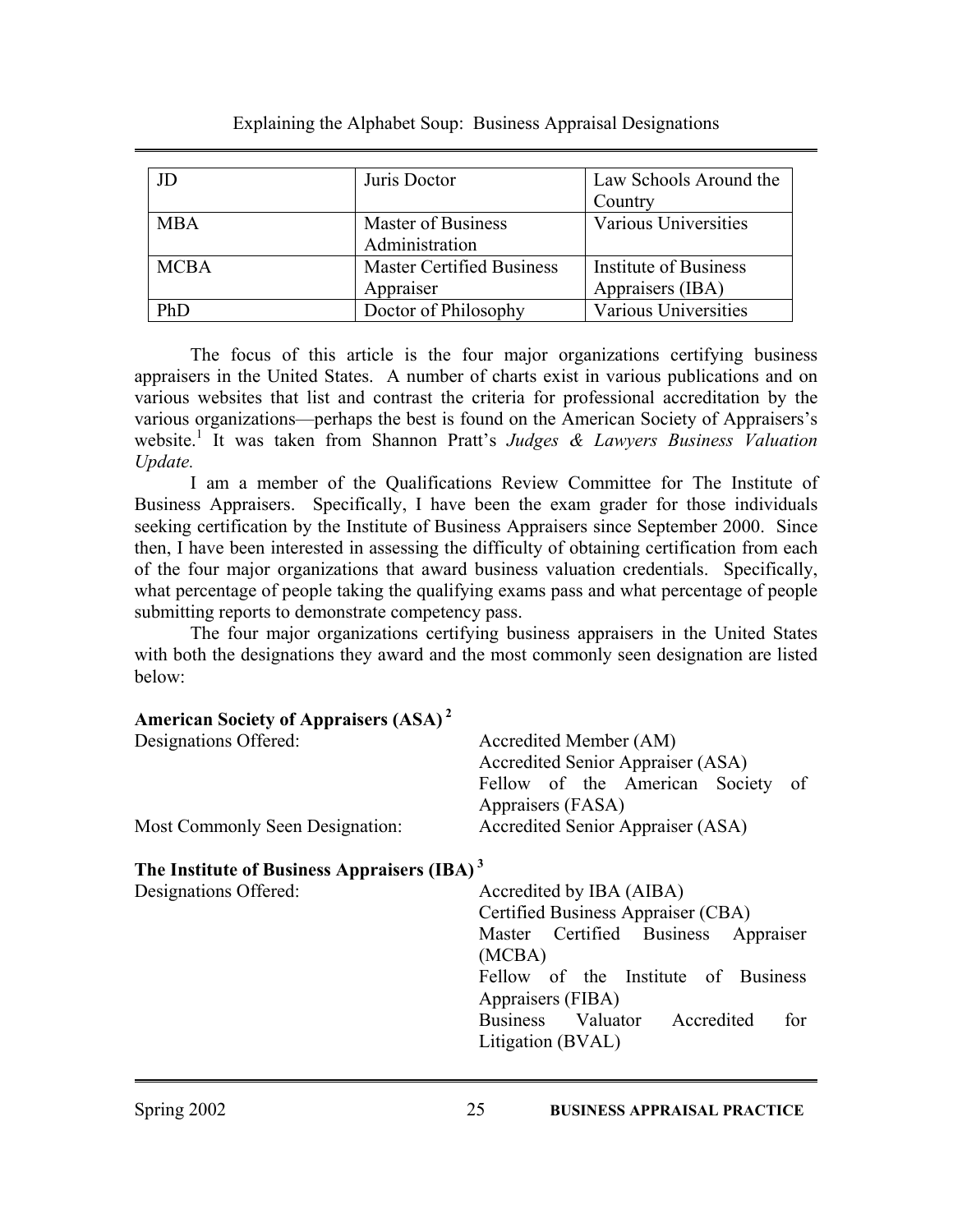| Most Commonly Seen Designation:                                           | Certified Business Appraiser (CBA)        |
|---------------------------------------------------------------------------|-------------------------------------------|
| National Association of Certified Valuation Analysts (NACVA) <sup>4</sup> |                                           |
| Designations Offered:                                                     | <b>Accredited Valuation Analyst (AVA)</b> |
|                                                                           | Certified Valuation Analyst (CVA)         |
|                                                                           | Government Valuation Analyst (GVA)        |
| Most Commonly Seen Designation:                                           | Certified Valuation Analyst (CVA)         |

#### **American Institute of Certified Public Accountants (AICPA)<sup>5</sup>** Designation Offered: Accredited in Business Valuation (ABV)

As illustrated, most of these organizations offer more than one designation. Typically, each of them has an "entry" level designation, their "regular" designation, and a designation or designations for recognizing special service or experience. In order to fairly compare the designations awarded by each of these organizations, the most commonly seen designation (the "regular" designation) from each organization has been compared.

The "regular" designations from each organization are compared below using the following categories:

**Prerequisites**  Experience Requirement Courses & Exams Required Examination Pass/Fail Ratio Report Review Requirement Report Review Pass/Fail Ratio Continuing Professional Education Requirement Number of Certified/Accredited Members versus Members of the Organization

#### **Prerequisite Comparison:**

|               | ASA                             | CBA                                       | CVA                                                                                 | ABV                                                   |
|---------------|---------------------------------|-------------------------------------------|-------------------------------------------------------------------------------------|-------------------------------------------------------|
| Prerequisite: | College degree<br>or equivalent | Four years of<br>college or<br>equivalent | Hold a valid<br>CPA license<br>and be a<br>member in<br>good standing<br>with NACVA | <b>AICPA</b><br>member with<br>current CPA<br>license |

Each of the organizations essentially requires a four-year college degree or equivalent. The CVA and ABV designations require the individual be a certified public accountant; the other two do not, but in order to qualify for certification, the individual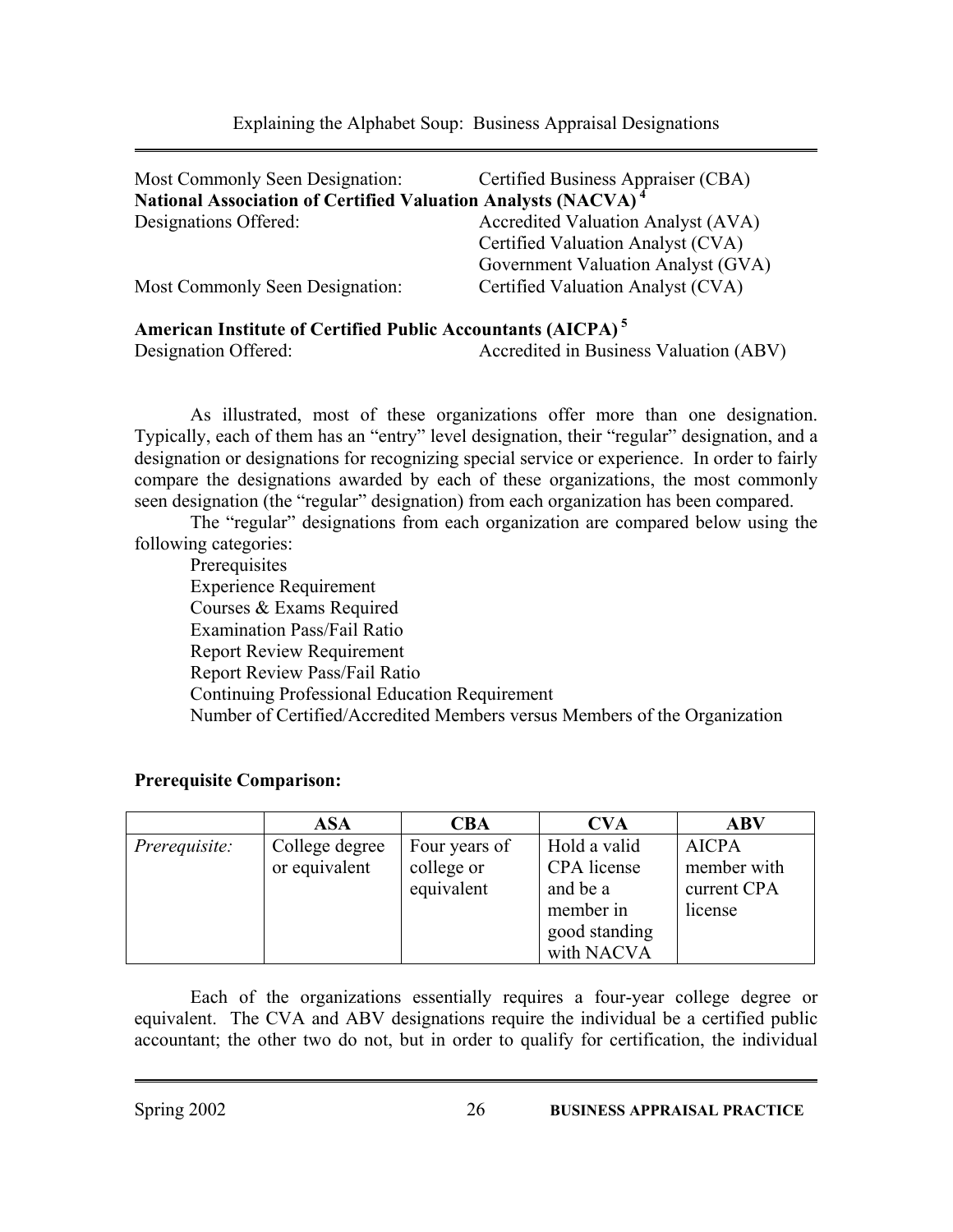must have a strong accounting and financial skills background. Holding a certified public accountant license in and of itself does not qualify an individual to perform business appraisals, as evidenced by the fact that only two of the available designations require that license as a prerequisite.

|              | <b>ASA</b>            | <b>CBA</b>     | <b>CVA</b> | <b>ABV</b>     |
|--------------|-----------------------|----------------|------------|----------------|
| Valuation    | <b>ASA-Five years</b> | Five years of  | None.      | Involvement in |
| Experience   | full-time or          | full-time      |            | at least ten   |
| Requirement: | full-time-            | experience or  |            | business       |
|              | equivalent work       | equivalent OR  |            | valuation      |
|              | $(2,000$ hours        | 90 hours       |            | engagements    |
|              | constitutes one       | appraisal      |            | that           |
|              | year full time        | education of   |            | demonstrate    |
|              | equivalent).          | which at least |            | substantial    |
|              | One year's            | 24 hours must  |            | experience and |
|              | credit is granted     | be in courses  |            | competence.    |
|              | to holders of a       | offered by the |            |                |
|              | CPA, CFA, or          | IBA. Perform   |            |                |
|              | <b>CBI</b>            | at least two   |            |                |
|              | designation           | business       |            |                |
|              | with five years       | appraisals.    |            |                |
|              | of practice in        |                |            |                |
|              | that field.           |                |            |                |

## **Valuation Experience Requirement Comparison:**

The experience requirement for the ASA designation is by far the most stringent the applicant must prove that he or she has five years of full time or full time equivalent experience as a business appraiser. Both the CBA designation and the ABV designation require some experience or substantial education in the field before the designation can be awarded. The CVA designation has no experience requirement other than the prerequisite that applicants hold a certified public accountant license.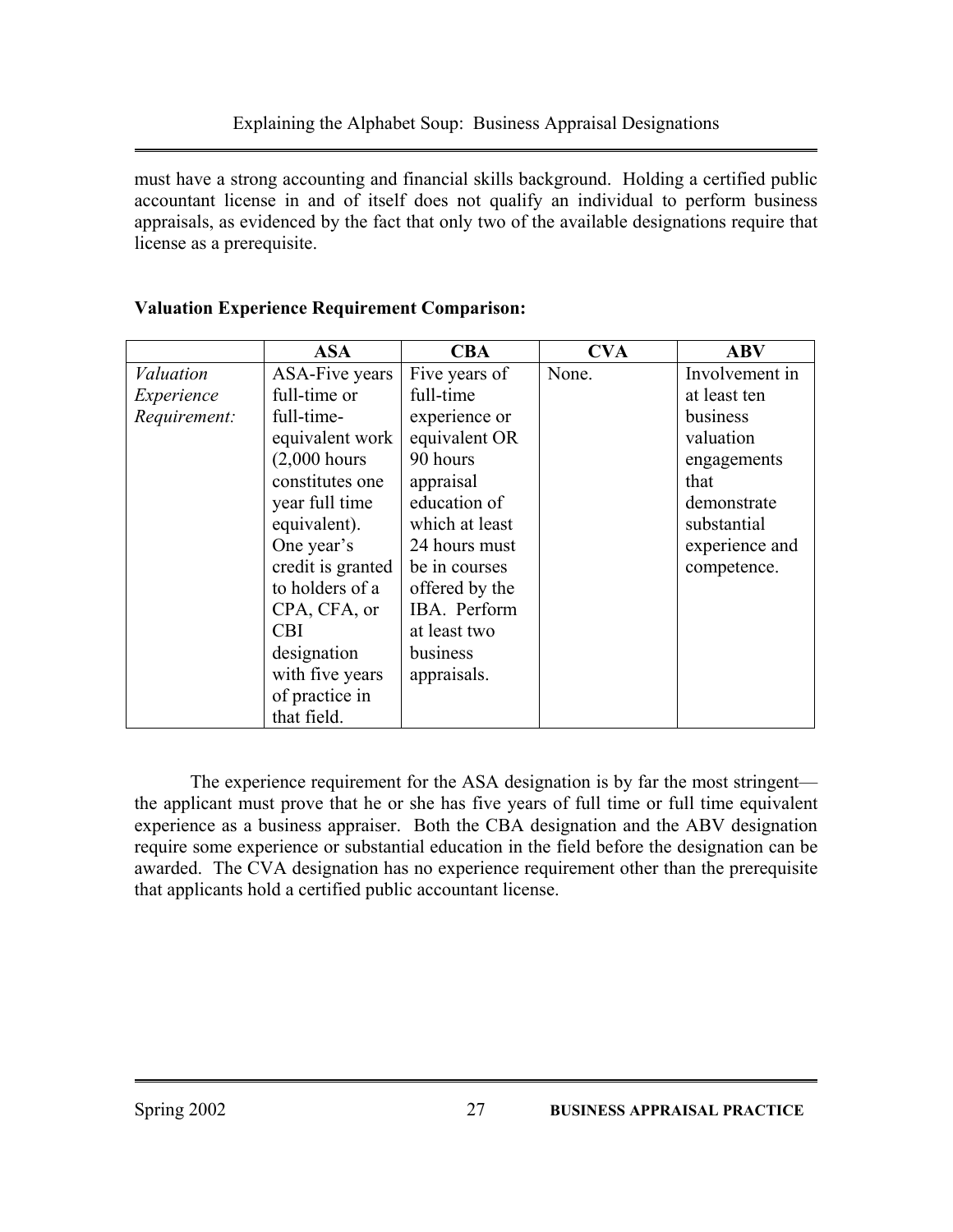|           | <b>ASA</b>       | <b>CBA</b>      | <b>CVA</b>         | <b>ABV</b>         |
|-----------|------------------|-----------------|--------------------|--------------------|
| Courses & | Completion of    | 90 hours        | Complete a five    | No classes are     |
| Exams     | four courses of  | appraisal       | day training       | required. A        |
| Required: | three days each, | education of    | program and        | two day ABV        |
|           | with successful  | which at least  | pass               | <b>Exam Review</b> |
|           | completion of a  | 24 hours must   | a four-hour        | Course is          |
|           | proctored one    | be in courses   | proctored exam     | offered by the     |
|           | half-day exam    | offered by the  | and a $40$ to $60$ | AICPA.             |
|           | following each   | IBA or meet the | hour take-         | Applicants         |
|           | class, or        | five year       | home/in-office     | must pass a        |
|           | successful       | experience      | comprehensive      | proctored one-     |
|           | completion of    | requirement.    | exam which         | day exam.          |
|           | an all-day       | Applicants      | incorporates a     |                    |
|           | challenge        | must pass a     | case study.        |                    |
|           | exam. An         | proctored four  |                    |                    |
|           | ethics exam and  | hour exam.      |                    |                    |
|           | a USPAP exam     |                 |                    |                    |
|           | also must be     |                 |                    |                    |
|           | passed.          |                 |                    |                    |

#### **Courses & Exams Required:**

The ASA designation requires the most education and experience. An eight hour comprehensive "challenge" examination is available, however, unless the appraiser is highly qualified and very knowledgeable, it is unlikely that he or she will pass. Historically, the pass/fail ratio for this accreditation challenge examination was 64%. The pass/fail ratio for the current accreditation challenge examination is 50%. An applicant may also challenge each of ASA's four classes by examination in lieu of taking the class. The classes are challenging and very well done. Each successive class requires the applicant to have passed the examination for the previous class. For the year 2001, the pass/fail ratio for the exam given after the first ASA course, called BV 201, was 68%. Subsequent class pass/fail ratios are higher as the first class screens out some candidates who are less likely to succeed in the future classes. The 2001 pass/fail ratio for BV 202 was 80%, for BV 203 it was 98%, and for BV 204 the pass/fail ratio was 81%. Overall in 2001, 847 individuals took examinations for these classes during the year. 659 or 78% of them passed; 188 or 22% failed the examinations.<sup>6</sup> Both examinations for the CBA and ABV designations require considerable business valuation knowledge—the CVA designation requires a five-day course from NACVA as part of the program.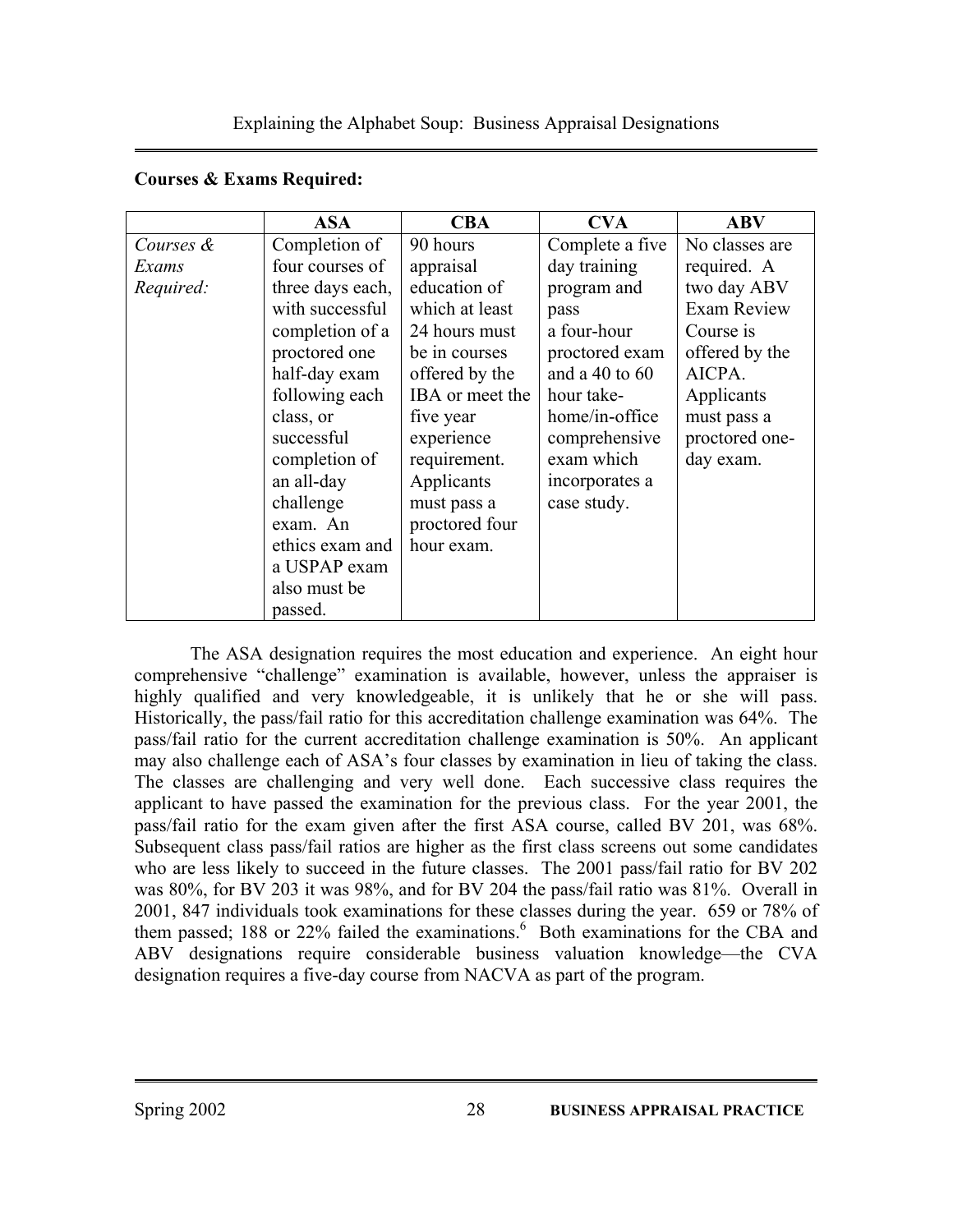|             | <b>ASA</b>                    | <b>CBA</b>                   | <b>CVA</b>            | <b>ABV</b>           |
|-------------|-------------------------------|------------------------------|-----------------------|----------------------|
| Examination | Historically                  | The qualifying               | The pass/fail         | The first few        |
| Pass/Fail   | $64\%$ of the                 | examination                  | ratio is roughly      | years the            |
| Ratio:      | people taking                 | was modified in              | between 70%           | pass/fail ratio      |
|             | the 8-hour                    | February 1999.               | and 75%. <sup>9</sup> | was 75%. It          |
|             | accreditation                 | Prior to this                |                       | has been             |
|             | examination                   | date, $82\%$ of              |                       | between 71%          |
|             | pass the exam;                | the applicants               |                       | and 72% for the      |
|             | 36% fail. The                 | passed. Since                |                       | last few years. $10$ |
|             | current                       | this date, $46%$             |                       |                      |
|             | challenge exam                | of applicants                |                       |                      |
|             | has a $50\%$                  | pass this exam. <sup>8</sup> |                       |                      |
|             | pass/fail ratio. <sup>7</sup> |                              |                       |                      |
|             | Those not                     |                              |                       |                      |
|             | attempting a                  |                              |                       |                      |
|             | challenge of the              |                              |                       |                      |
|             | final exam in                 |                              |                       |                      |
|             | lieu of taking                |                              |                       |                      |
|             | the courses,                  |                              |                       |                      |
|             | must pass the                 |                              |                       |                      |
|             | four courses                  |                              |                       |                      |
|             | BV201,                        |                              |                       |                      |
|             | <b>BV202, BV</b>              |                              |                       |                      |
|             | 203 and BV204                 |                              |                       |                      |
|             | with grades of                |                              |                       |                      |
|             | 75%. Each                     |                              |                       |                      |
|             | course may be                 |                              |                       |                      |
|             | challenged.                   |                              |                       |                      |

# **Examination Pass/Fail Ratio Comparison:**

The ASA designation clearly has the most difficult examination process of the four credentials. Since February 1999, the CBA designation's examination has become considerably more difficult than it had previously been. A similar percentage of applicants pass the examination for both the CVA and ABV designations.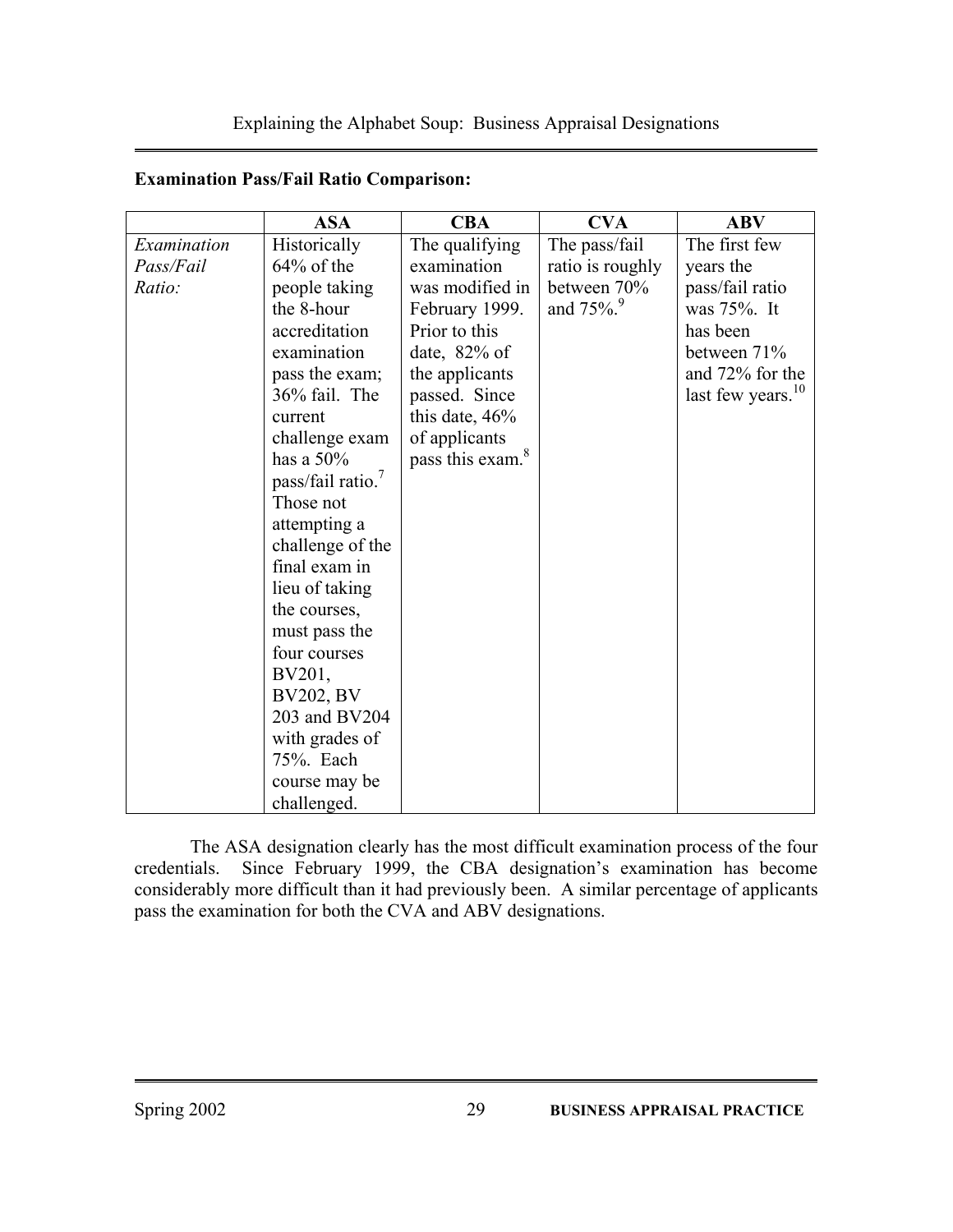#### **Report Review Requirement Comparison:**

|                      | <b>ASA</b>      | CBA           | CVA  | ABV  |
|----------------------|-----------------|---------------|------|------|
| <b>Report Review</b> | Submission of   | Submission of | None | None |
| Requirement:         | two actual      | two business  |      |      |
|                      | appraisal       | appraisal     |      |      |
|                      | reports to the  | reports       |      |      |
|                      | satisfaction of | demonstrating |      |      |
|                      | board           | professional  |      |      |
|                      | examiners       | level of      |      |      |
|                      |                 | competence    |      |      |

The report review requirement provides the best evidence of the competence of a business appraiser as the actual product of the appraiser is reviewed by some of the best and most experienced appraisers in the industry. Both the ASA and CBA designations require applicants to submit two appraisal reports. Both organizations are noted for being tough on the review process—however, in talking with a number of applicants for both designations, I feel that the demonstration report review process for obtaining the CBA designation is the most difficult. Neither the CVA nor the ABV designation require business appraisal reports be submitted for review.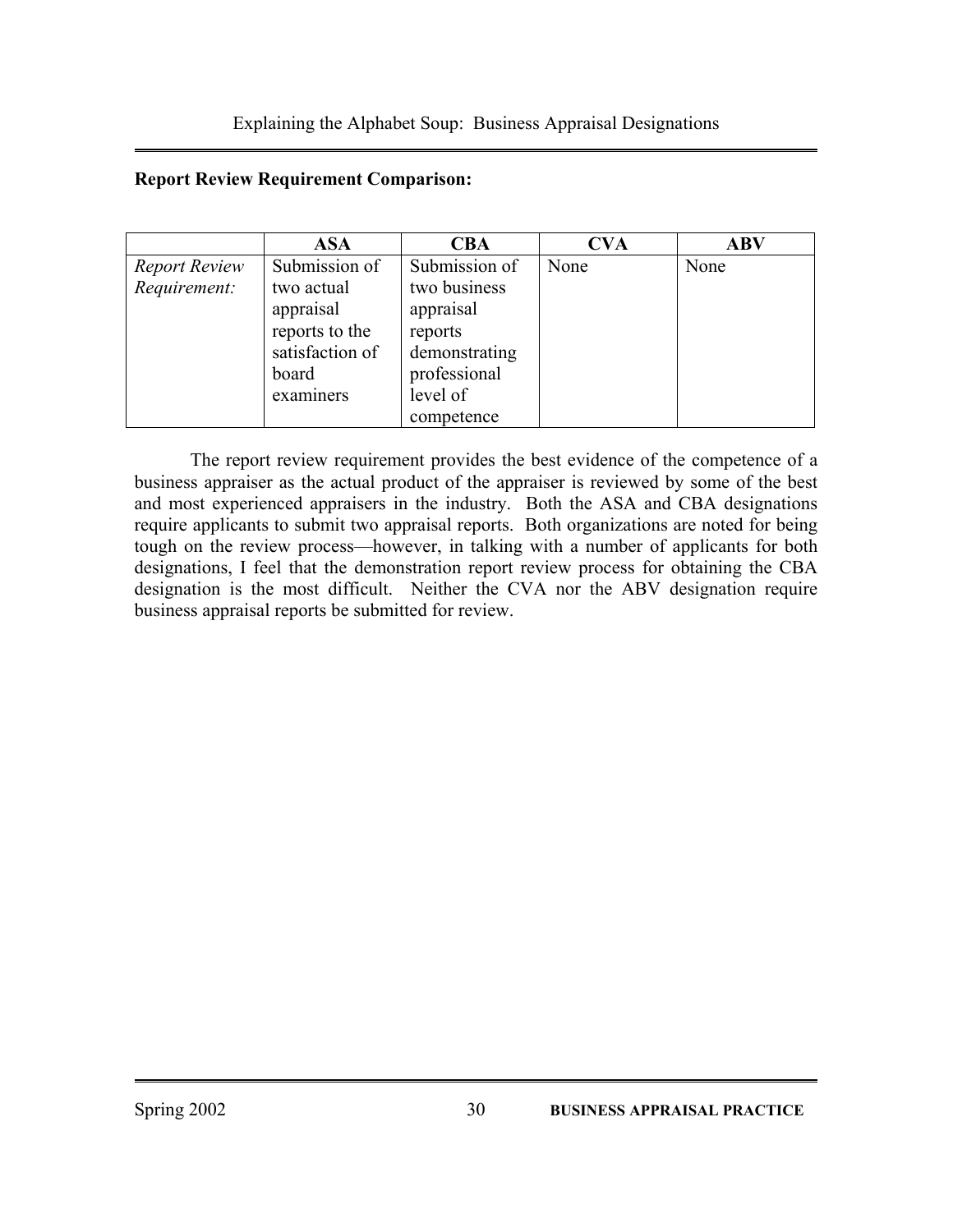|                      | <b>ASA</b>             | <b>CBA</b>             | <b>CVA</b>      | <b>ABV</b>      |
|----------------------|------------------------|------------------------|-----------------|-----------------|
| <b>Report Review</b> | $60\%$ of the          | 28% of those           | Not Applicable. | Not Applicable. |
| Pass/Fail            | individuals            | submitting             |                 |                 |
| Ratio:               | submitting             | demonstration          |                 |                 |
|                      | reports for peer       | reports pass on        |                 |                 |
|                      | review pass the        | the first time.        |                 |                 |
|                      | review. 40%            | Others are             |                 |                 |
|                      | fail and are           | required to            |                 |                 |
|                      | required to            | revise and             |                 |                 |
|                      | resubmit new           | resubmit the           |                 |                 |
|                      | reports. <sup>11</sup> | reports. If the        |                 |                 |
|                      |                        | second                 |                 |                 |
|                      |                        | submission of a        |                 |                 |
|                      |                        | report does not        |                 |                 |
|                      |                        | pass, the              |                 |                 |
|                      |                        | applicant is           |                 |                 |
|                      |                        | required to            |                 |                 |
|                      |                        | submit an              |                 |                 |
|                      |                        | appraisal report       |                 |                 |
|                      |                        | for another            |                 |                 |
|                      |                        | company. <sup>12</sup> |                 |                 |

#### **Report Review Pass/Fail Ratio Comparison:**

While both appraisal reviews are challenging, these figures tend to support my belief that the CBA appraisal review process is more difficult than the review process to obtain the ASA designation.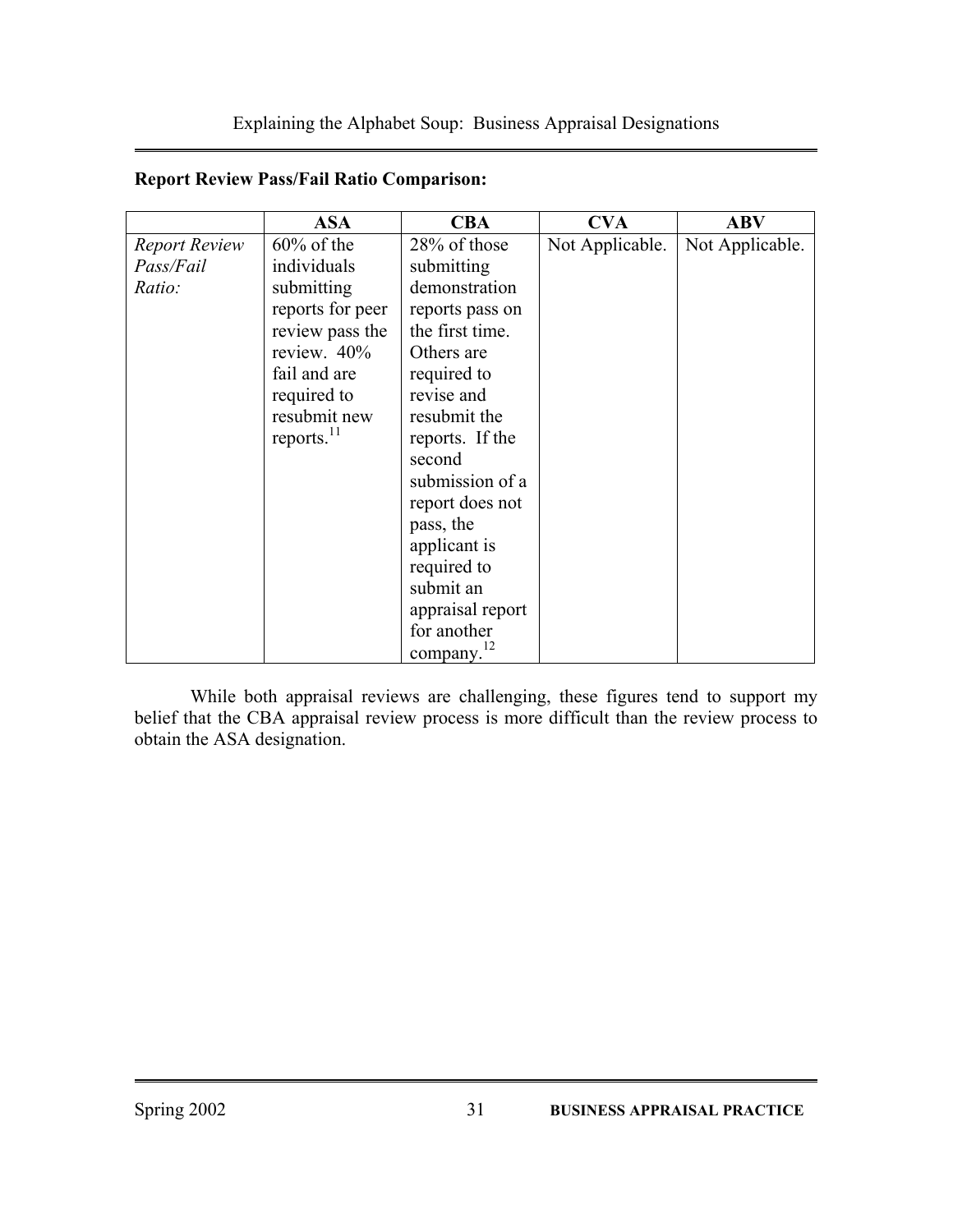|              | <b>ASA</b>     | <b>CBA</b>      | <b>CVA</b>     | <b>ABV</b>       |
|--------------|----------------|-----------------|----------------|------------------|
| Continuing   | Every five     | Every two       | Each CVA       | Every three-     |
| Professional | years each ASA | years each      | must maintain  | year period      |
| Education    | must submit    | CBA must        | their CPA      | each ABV must    |
| Requirement: | proof of 100   | submit proof of | credential and | provide          |
|              | hours of       | 24 hours of     | participate in | evidence of five |
|              | continuing     | continued       | NACVA's        | business         |
|              | professional   | professional    | Quality        | valuation        |
|              | education.     | development.    | Enhancement    | engagements      |
|              |                |                 | program.       | and 60 hours of  |
|              |                |                 |                | related          |
|              |                |                 |                | continuing       |
|              |                |                 |                | professional     |
|              |                |                 |                | education.       |

### **Continuing Professional Education Requirement Comparison:**

Each of the four organizations requires ongoing professional education in order to maintain the business appraisal designation.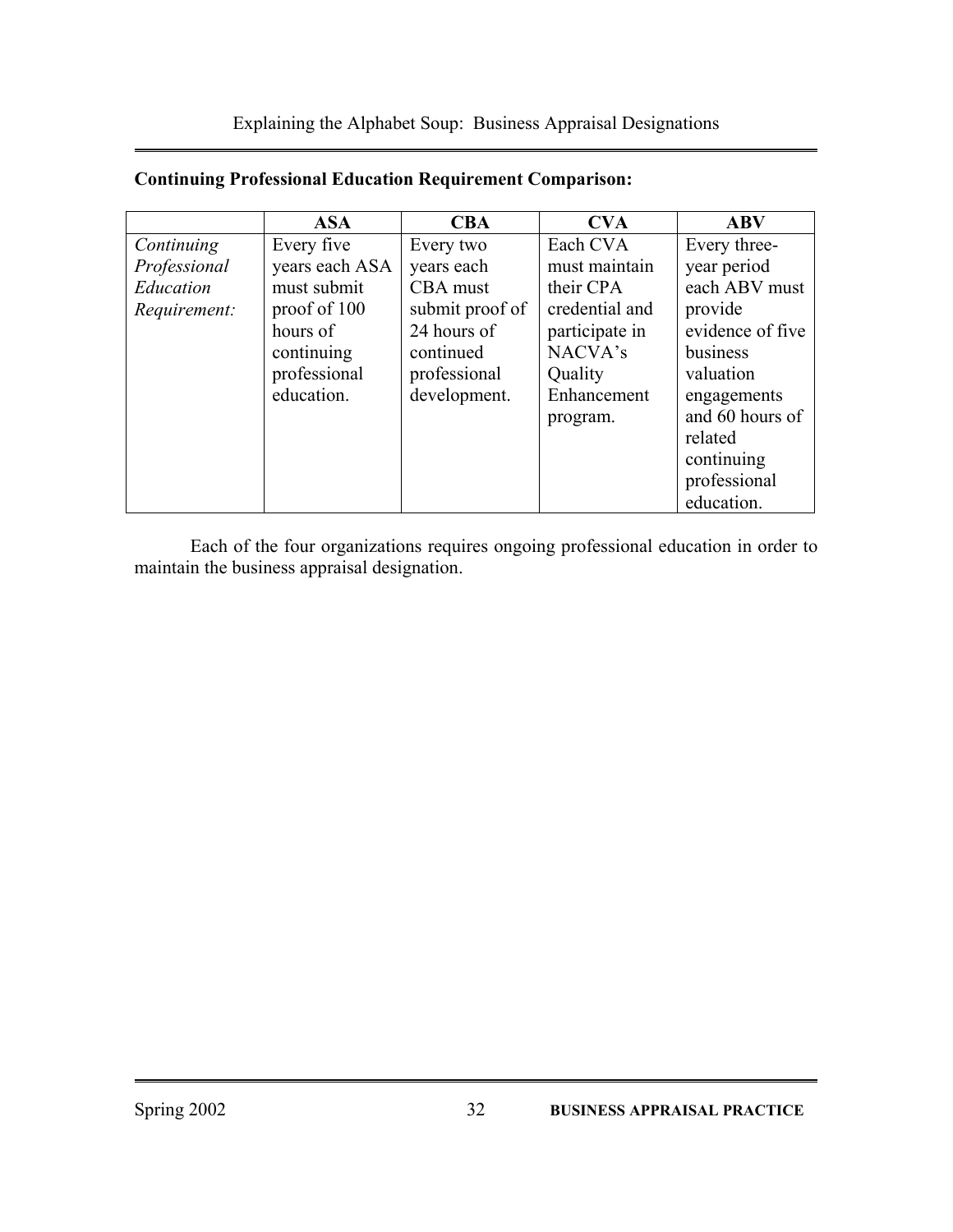|                | <b>ASA</b>            | <b>CBA</b>             | <b>CVA</b>      | <b>ABV</b>          |
|----------------|-----------------------|------------------------|-----------------|---------------------|
| Number of      | The                   | The                    | The NACVA       | The AICPA           |
| Certified      | organization          | organization           | was formed in   | began its           |
| <b>Members</b> | began                 | was formed in          | 1993. As of     | business            |
| versus         | accrediting           | 1978. As of            | November        | valuation           |
| Members of the | members in            | November               | 2001, there are | specialty           |
| Organization:  | business              | $2001$ , there         | approximately   | accreditation in    |
|                | valuation in          | were 276               | 4,000 Certified | 1997. As of         |
|                | 1981. As of           | Certified              | Valuation       | November            |
|                | November              | <b>Business</b>        | Analysts        | $2001$ , there      |
|                | $2001$ , there        | Appraisers             | $(CVA)$ . As of | were 1,307          |
|                | were 735              | $(CBA)$ , 13           | the same date,  | people holding      |
|                | Accredited            | Master                 | there were      | the Accredited      |
|                | Senior                | Certified              | approximately   | in Business         |
|                | Appraisers            | <b>Business</b>        | 5,000 members   | Valuation           |
|                | $(ASA)$ , 100         | Appraisers             | of NACVA. Of    | (ABV)               |
|                | Accredited            | (MCBA) and             | the 1,000       | designation.        |
|                | Members               | 36 Accredited          | members who     | The AICPA has       |
|                | $(AM)$ , and 5        | by IBA                 | were not CVAs,  | over 330,000        |
|                | Fellows               | (AIBA). IBA            | not all are CVA | members-it is       |
|                | (FASA) for a          | has                    | candidates;     | unknown how         |
|                | total of 840          | approximately          | some hold the   | many are            |
|                | Accredited            | 3,400                  | Accredited      | pursing the         |
|                | Members.              | members. <sup>14</sup> | Valuation       | <b>ABV</b>          |
|                | There were also       | (To be fair,           | Analyst (AVA)   | designation or      |
|                | 1,148                 | many members           | or Government   | are doing           |
|                | Candidates and        | join to have           | Valuation       | business            |
|                | 303 applicants        | access to the          | Analyst (GVA)   | valuation           |
|                | working               | IBA database           | designations or | work. <sup>16</sup> |
|                | towards               | and some of the        | are candidates  |                     |
|                | meeting the           | members may            | for them. $15$  |                     |
|                | requirements to       | not be working         |                 |                     |
|                | be a Candidate        | toward                 |                 |                     |
|                | member                | certification).        |                 |                     |
|                | (passing the          |                        |                 |                     |
|                | Ethics and            |                        |                 |                     |
|                | USPAP tests). $^{13}$ |                        |                 |                     |

#### **Number of Certified/Accredited Members versus Members of the Organization Comparison:**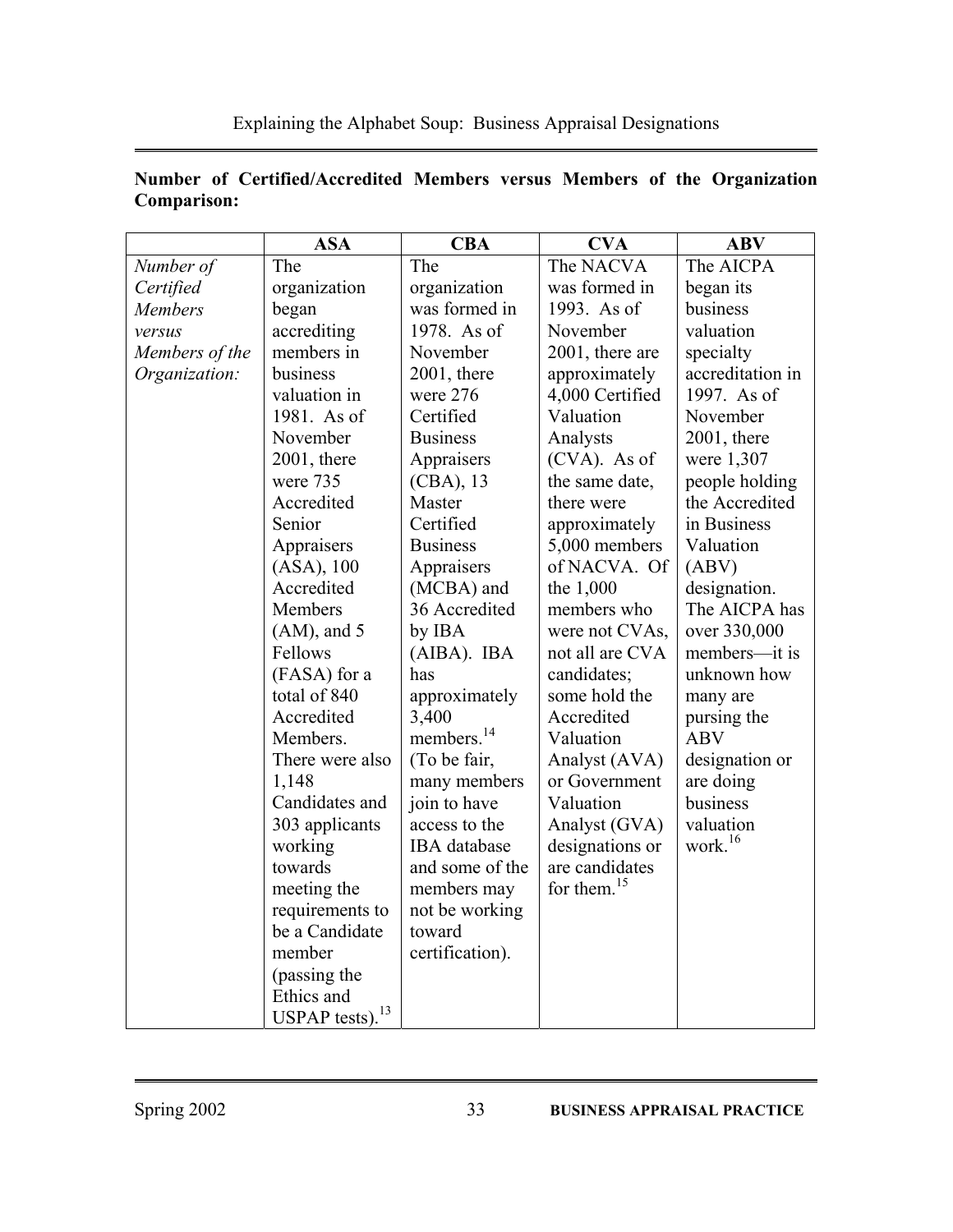The number of people who have been awarded these business appraisal professional designations compared to the number of members seeking them provides some indication of the difficulty in achieving the designation. The American Society of Appraisers began accrediting individuals in business valuation in 1981. As of November 2001, there were only 840 accredited members in business valuation by the American Society of Appraisers and as of November 2001, there were 1,451 people pursing the designation. As of the same time, there were only 276 Certified Business Appraisers with 3,400 members of the Institute of Business Appraisers, Inc. This designation has been available since 1978—yet only 276 people had received it as of November 2001. Obviously, as mentioned above, not all of the approximately 3,400 non-certified members are actively seeking the designation, but it is reasonable to assume that many are. The National Association of Certified Valuation Analysts (NACVA) was formed in 1993. Of its approximately 5,000 members, 4,000 hold the Certified Valuation Analyst (CVA) designation. Some of the 1,000 difference, hold the other two designations offered by the organization. The American Society of Certified Public Accountants (AICPA) began accrediting members in business valuation in 1997—as of November 2001, there were 1,307 holders of the Accredited in Business Valuation (ABV) designation. This comparison seems to indicate that the CVA designation and the ABV designations are much easier to earn than are the CBA and ASA designations.

#### **Authoritative Books in the Profession**

Another method of determining which credential(s) are given the most weight in the business appraisal industry suggested by Michele Miles, Attorney At Law and author of The Business Appraiser and Litigation Support is to look at who wrote the books considered authoritative in the profession and examine what credentials are held by the writers.<sup>17</sup> The books Ms. Miles recommends as books on the required reading list written by business appraisers with their authors and the author's business valuation credentials (some with College of Fellows designations have been changed to reflect the "regular" designation for comparison purposes) are listed below:

Basic Business Appraisal, by Raymond C. Miles, CBA, ASA published by IBA Press.

Business Valuation Body of Knowledge, by Shannon P. Pratt, CBA, ASA published by John Wiley & Sons.

Guide to Business Valuations, by Jay E. Fishman, ASA, CBA and Shannon P. Pratt, CBA, ASA published by Practitioner's Publishing Company.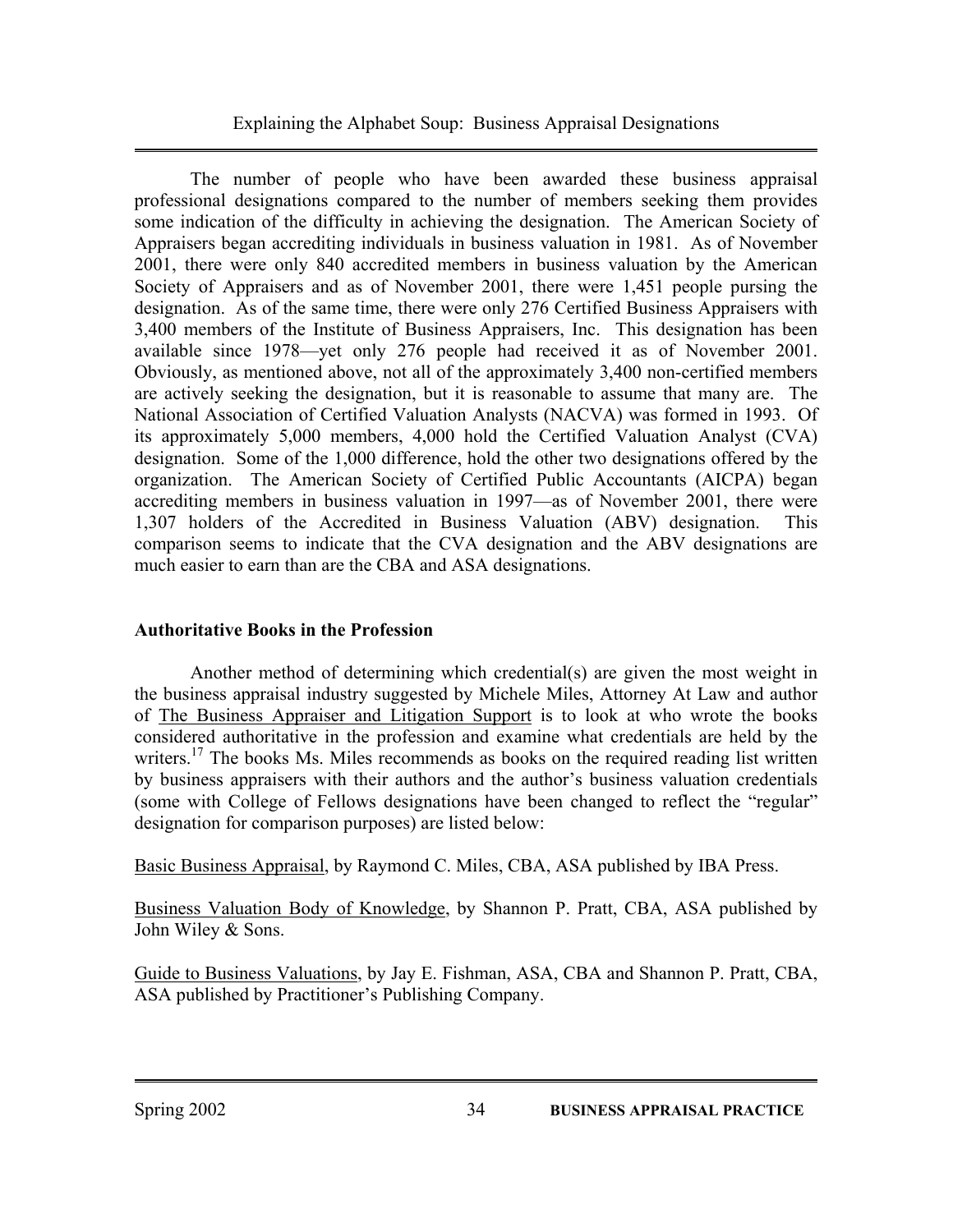Handbook of Advanced Business Valuation, by Robert F. Reilly, ASA, CBA and Robert P. Schweihs, ASA published by John Wiley & Sons.

Quantifying Marketability Discounts, by Z. Christopher Mercer, ASA published by Peabody Publishing.

Understanding Business Valuation, by Gary Trugman, ABV, CBA, ASA published by the American Institute of Certified Public Accountants.

Valuing Small Businesses and Professional Practices, by Shannon P. Pratt, CBA, ASA, Robert F. Reilly, ASA, CBA, and Robert P. Schweihs, ASA published by John Wiley & Sons.

Valuing a Business: The Analysis and Appraisal of Closely Held Companies, by Shannon P. Pratt, CBA, ASA, Robert F. Reilly, ASA, CBA, and Robert P. Schweihs, ASA published by John Wiley & Sons.

As this list illustrates, the authors of the books considered authoritative in the industry hold the Certified Business Appraiser designation awarded by The Institute of Business Appraisers and/or the Accredited Senior Appraiser designation awarded by the American Society of Appraisers. Of the authors on this list, only Gary Trugman holds the Accredited in Business Valuation (ABV) designation—he is also a Certified Business Appraiser and an Accredited Senior Appraiser. None of the authors hold the Certified Valuation Analyst (CVA) designation.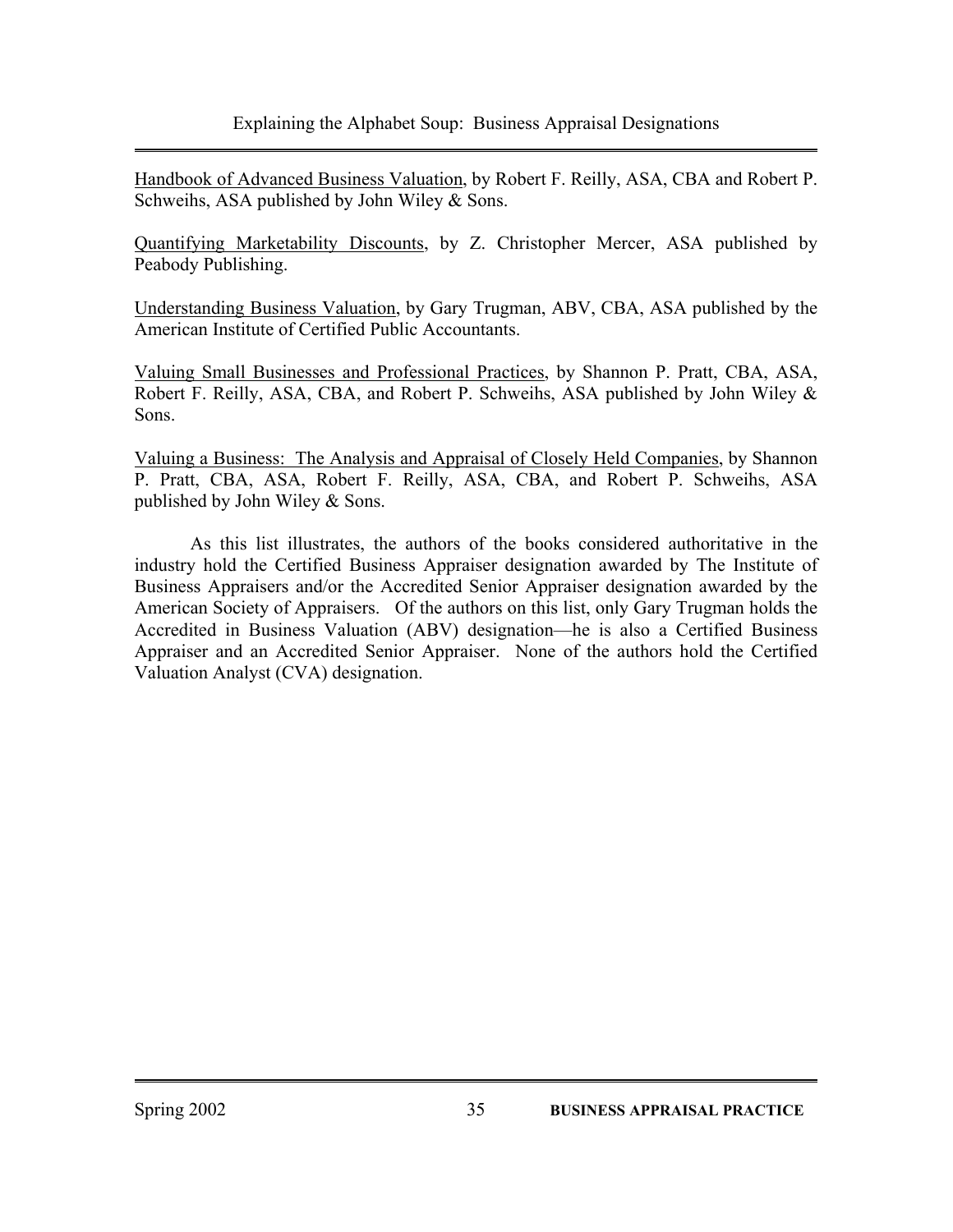| <b>Rank – From Most</b>             | <b>Designation</b> | <b>Reasons for Ranking</b>                                                                                                                                                                                                                                                                                                                                                                                                                                                                                                                                                                                                                                                                                                                                                                                                                                                                                                  |  |
|-------------------------------------|--------------------|-----------------------------------------------------------------------------------------------------------------------------------------------------------------------------------------------------------------------------------------------------------------------------------------------------------------------------------------------------------------------------------------------------------------------------------------------------------------------------------------------------------------------------------------------------------------------------------------------------------------------------------------------------------------------------------------------------------------------------------------------------------------------------------------------------------------------------------------------------------------------------------------------------------------------------|--|
| <b>Difficult to Easiest</b>         |                    |                                                                                                                                                                                                                                                                                                                                                                                                                                                                                                                                                                                                                                                                                                                                                                                                                                                                                                                             |  |
| <b>First</b><br>(Most<br>Difficult) | <b>ASA</b>         | The four courses that must either be taken or<br>successfully challenged, each with its own exam at<br>the conclusion of the three day class, are rigorous.<br>Each class screens out some applicants who do not<br>master its material. The accreditation "challenge"<br>examination historically excluded 36% of the<br>applicants—the current challenge examination was<br>failed by 50% of applicants.<br>Further, each<br>applicant must submit two actual appraisal reports<br>prepared for clients for a peer review-40% fail<br>this process and must resubmit reports. Also, each<br>applicant must submit evidence verifying five<br>years full time business appraisal experience or<br>four years experience with one-year credit for<br>some other experience. This program is clearly the<br>most challenging of the four business appraisal<br>designations.                                                 |  |
| <b>Second</b>                       | <b>CBA</b>         | This designation requires five years experience or<br>90 classroom hours from a business valuation<br>organization of which 24 hours must be in courses<br>offered by the IBA. The qualifying examination<br>was modified in February 1999. Prior to this date,<br>82% of the applicants passed. Since this date, 46%<br>of applicants pass this exam. The report review<br>requirement has always been the most difficult<br>aspect of achieving this designation. Data from<br>October 1990 to present indicates that only 28% of<br>applicants pass on the first review. Those failing<br>the review and a first submittal of corrections,<br>must submit new reports for review-further<br>fixing of the first submitted reports is not allowed.<br>difficulty of the demonstration report<br>The<br>requirement for peer review qualifies this<br>designation as the second most difficult to obtain<br>in my opinion. |  |

The following is my ranking of the difficulty in obtaining for the four "regular" business appraisal designations along with the reasons for this ranking: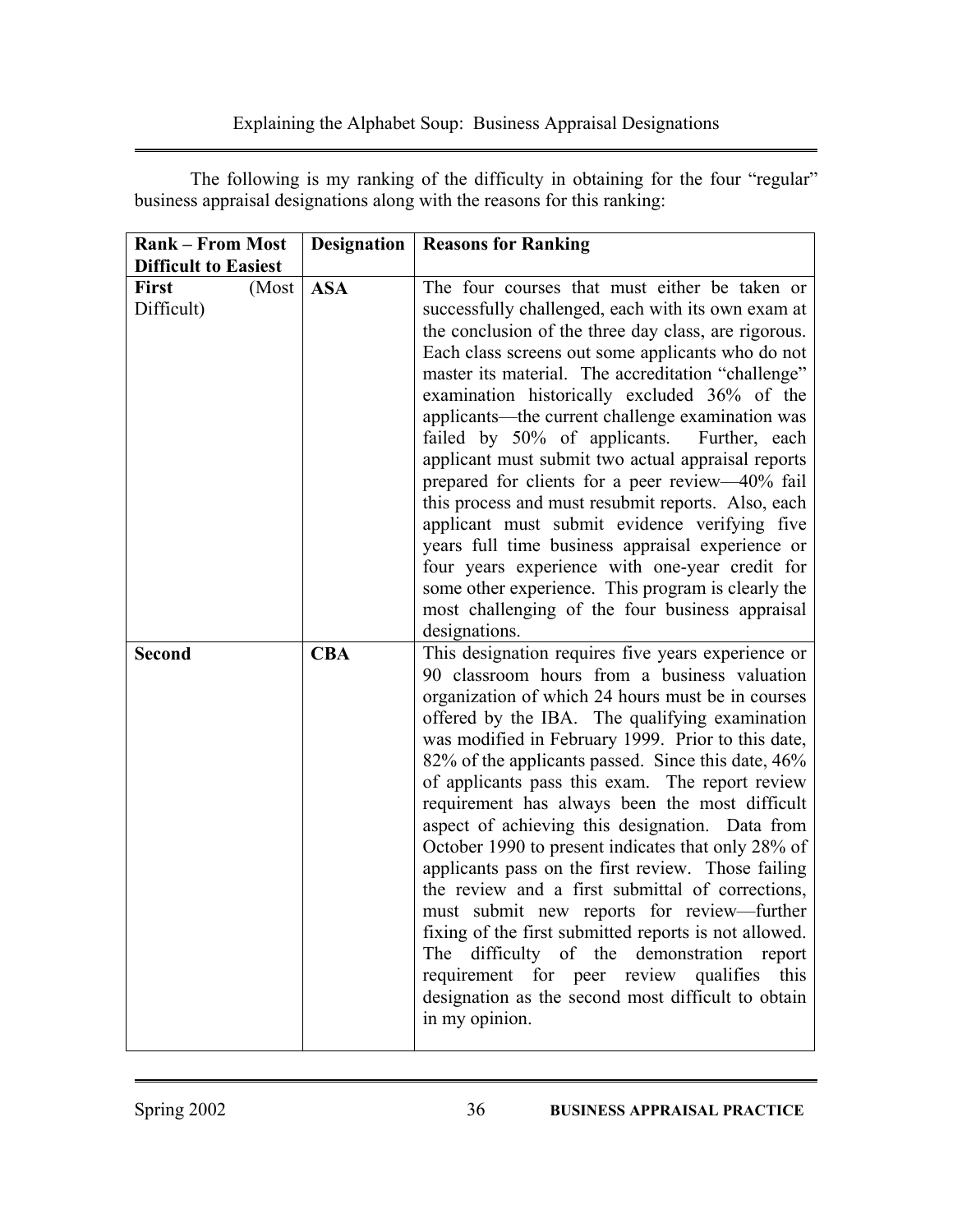| <b>Third</b>                         | <b>ABV</b> | This designation is available only to Certified<br>Public Accountants. Candidates<br>must be<br>"involved in at least ten business valuation<br>assignments. No specific education in business<br>valuation is required but a two day review class for<br>the examination exists. The pass rate for the exam<br>for the first few years was 75%. The pass rate for<br>the last few years has dropped to 72%.<br>This<br>designation has been rated as the third most<br>difficult to obtain based on discussions with a<br>number of people who hold it as well as the CVA<br>designation. I have been informed by these people<br>that the examination for the ABV credential is<br>much more difficult than the examination for the<br>CVA. No requirement for a peer review of<br>demonstration appraisal reports is required for this<br>designation. This, in my opinion, makes this<br>designation much easier to obtain than either the<br>ASA or the CBA. |
|--------------------------------------|------------|-------------------------------------------------------------------------------------------------------------------------------------------------------------------------------------------------------------------------------------------------------------------------------------------------------------------------------------------------------------------------------------------------------------------------------------------------------------------------------------------------------------------------------------------------------------------------------------------------------------------------------------------------------------------------------------------------------------------------------------------------------------------------------------------------------------------------------------------------------------------------------------------------------------------------------------------------------------------|
| <b>Fourth</b> (Easiest to<br>Obtain) | <b>CVA</b> | This designation is available only to Certified<br>Public Accountants. Applicants must pass a five-<br>day training program and pass a two part exam.<br>The first part is a half-day test and the balance is a<br>take home case study. This is the easiest of the<br>designations by far. This is verified by the large<br>number of people holding the designation—4,000<br>as of November 2001 versus 5,000 members some<br>of whom hold the other designations awarded by<br>this organization.                                                                                                                                                                                                                                                                                                                                                                                                                                                              |

I recommend that those serious about business valuation work pursue the two designations that require peer review of their appraisal reports as part of the certification process. There is certainly nothing wrong with the CVA and ABV designations—they simply do not go far enough in my opinion to ensure that the holders are truly competent in the field. The Certified Business Appraiser (CBA) designation awarded by The Institute of Business Appraisers, Inc., in my opinion is geared primarily to the appraisal of small to medium sized closely held businesses. The Accredited Senior Appraiser (ASA) designation awarded by the American Society of Appraisers is geared primarily to the appraisal of medium to large size closely held businesses. In order to do the very best job for your clients, I feel that business appraisers should obtain both the CBA and the ASA designations. I further recommend that appraisers take each of the courses offered by both